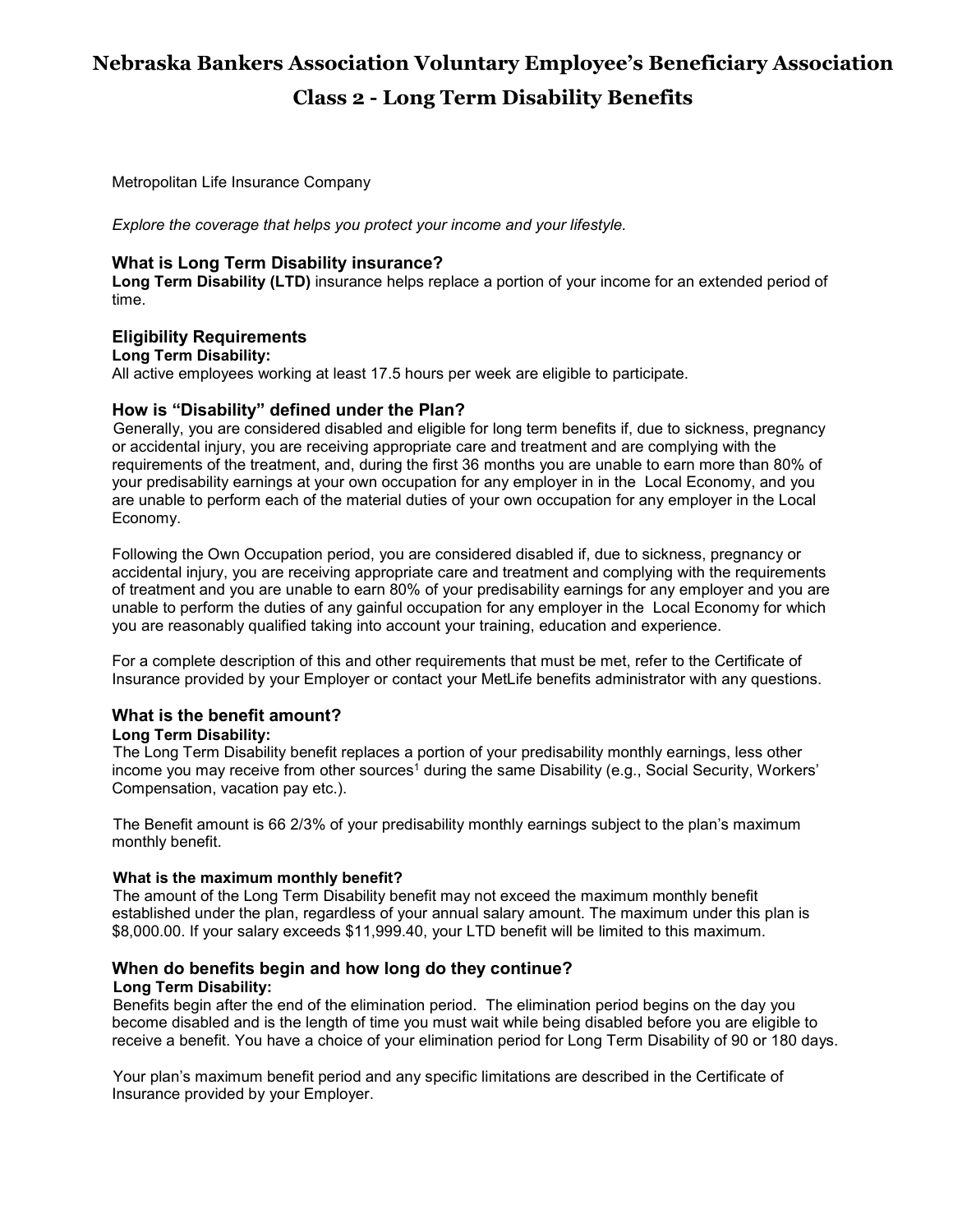# **Additional Disability Plan Benefits:**

#### **Coverage with Your Best Interests in Mind…**

When you are ill or injured for a long time, MetLife believes you need more than a supplement to your income. That's why we offer return-to-work services, and financial incentives and assistance in obtaining Social Security Disability Benefits to help you get the maximum benefits from your coverage.

### **Services to Help You Get Back to Work Can Include:**

#### *Nurse Consultant or Case Manager Services:*

Specialists who personally contact you, your physician and your employer to coordinate an early returnto-work plan when appropriate.

#### *Vocational Analysis:*

Help with identifying job requirements and determining how your skills can be applied to a new or modified job with your employer.

#### *Job Modifications/Accommodations:*

Adjustments (e.g., redesign of work station tools) that enable you to return to work. *Retraining:*

Development programs to help you return to your previous job or educate you for a new one.

#### *Financial Incentives:*

Allow you to receive Disability benefits or partial benefits while attempting to return to work.

#### *The Services of Social Security Experts:*

Once you are approved for Disability benefits, MetLife can help you obtain Social Security Disability benefits. Our experts can guide you through the initial application and appeals processes and may also help you access assistance from attorneys or vendors to pursue Social Security benefits.

## **Answers to Some Important Questions…**

## **Q.** *Can I still receive benefits if I return to work part time?*

**A.** Yes. As long as you are disabled and meet the terms of your Disability plan, you may qualify for adjusted Disability benefits.

Your plan offers financial and Rehabilitation incentives designed to help you to return to work when appropriate, even on a part-time basis when you participate in an approved Rehabilitation Program.

While disabled, you may receive up to 100% of your predisability earnings for up to 24 months when combining benefits, Rehabilitation Incentives, other income sources such as Social Security Disability Benefits and state disability benefits, and part-time earnings.

With the Rehabilitation Incentive you can get a 10% increase in your monthly benefit.

The Family Care Incentive provides reimbursement up to \$400 per month for eligible expenses, such as child care, during the first 24 months of Disability.

You may be eligible for the Moving Expense Incentive if you incur expenses in order to move to a new residence recommended as part of the Rehabilitation Program. Expenses must be approved in advance.

## *Q. Are there any exclusions for pre-existing conditions?*

**A.** Yes. Your plan may not cover a sickness or accidental injury that arose in the months prior to your participation in the plan. A complete description of the pre-existing condition exclusion is included in the Certificate of Insurance/Summary Plan Description provided by your Employer or contact your MetLife benefits administrator with any questions.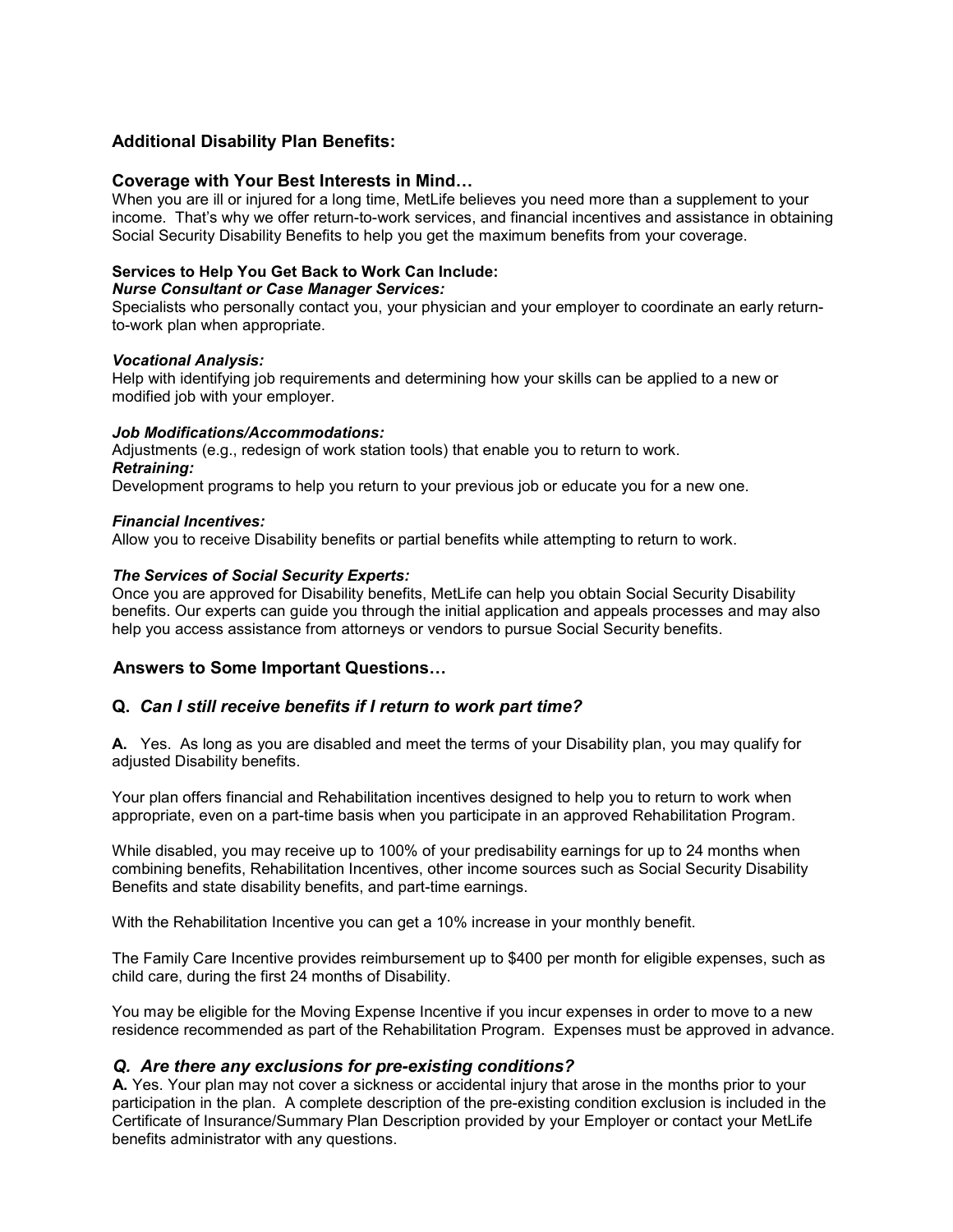## *Q. Are there any exclusions to my coverage?*

- **A.** Yes. Your plan does not cover any Disability which results from or is caused or contributed to by:
	- War, whether declared or undeclared, or act of war, insurrection, rebellion or terrorist act;
	- Active participation in a riot;
	- Intentionally self-inflicted injury or attempted suicide;
	- Commission of or attempt to commit a felony.

### *Q. Are there any limitations to my coverage?*

A. For Long Term Disability, limited benefits apply for specific conditions:

If you are disabled due to alcohol, drug or substance abuse or addiction AND/OR mental or nervous disorders or diseases AND/OR fibromyalgia AND/OR neuromuscular, musculoskeletal or soft tissue disorder AND/OR chronic fatigue syndrome and related conditions, we will limit your Disability benefits to a combined lifetime maximum for any and all of the above equal to the lesser of:

- 24 months; or
- The Maximum Benefit Period.

If your Disability is due to alcohol, drug or substance addiction, we require you to participate in an alcohol, drug or substance addiction recovery program recommended by a physician. We will end Disability benefit payments at the earliest of the period described above or the date you cease, refuse to participate, or complete such recovery program.

Your Disability benefits will be limited as stated above for mental or nervous disorder or disease except for:

- schizophrenia; and
- neurocognitive disorders

# **If You are confined in a Hospital or Mental Health Facility at the end of the period shown above for which benefits are to be paid, we will continue your Monthly Benefits until the end of your Hospital or Mental Health Facility confinement.**

Other limitations or exclusions to your coverage may apply. Please review your Certificate of Insurance provided by your Employer for specific details or contact your benefits administrator with any questions.

The "Plan Benefits" provides only a brief overview of the LTD plan. A more complete description of the benefits provisions, conditions, limitations, and exclusions will be included in the Certificate of Insurance/Summary Plan Description. If any discrepancies exist between this information and the legal plan documents, the legal plan documents will govern.

Long Term Disability ("LTD") coverage is provided under a group insurance policy (Form GPNP99) issued to your employer by MetLife. This LTD coverage terminates when your employment ceases, when you cease to be an eligible employee, when your LTD contributions cease (if applicable) or upon termination of the group contract by your employer. Like most group insurance policies, MetLife's group policies contain certain exclusions, elimination periods, reductions, limitations and terms for keeping them in force. State variations may apply.

1 Under certain circumstances, MetLife may estimate the amount of income you may receive from other sources.

Like most insurance policies, insurance policies offered by MetLife and its affiliates contain certain exclusions, exceptions, waiting periods, reductions, limitations, and terms for keeping them in force. Please contact MetLife or your plan administrator for complete details.